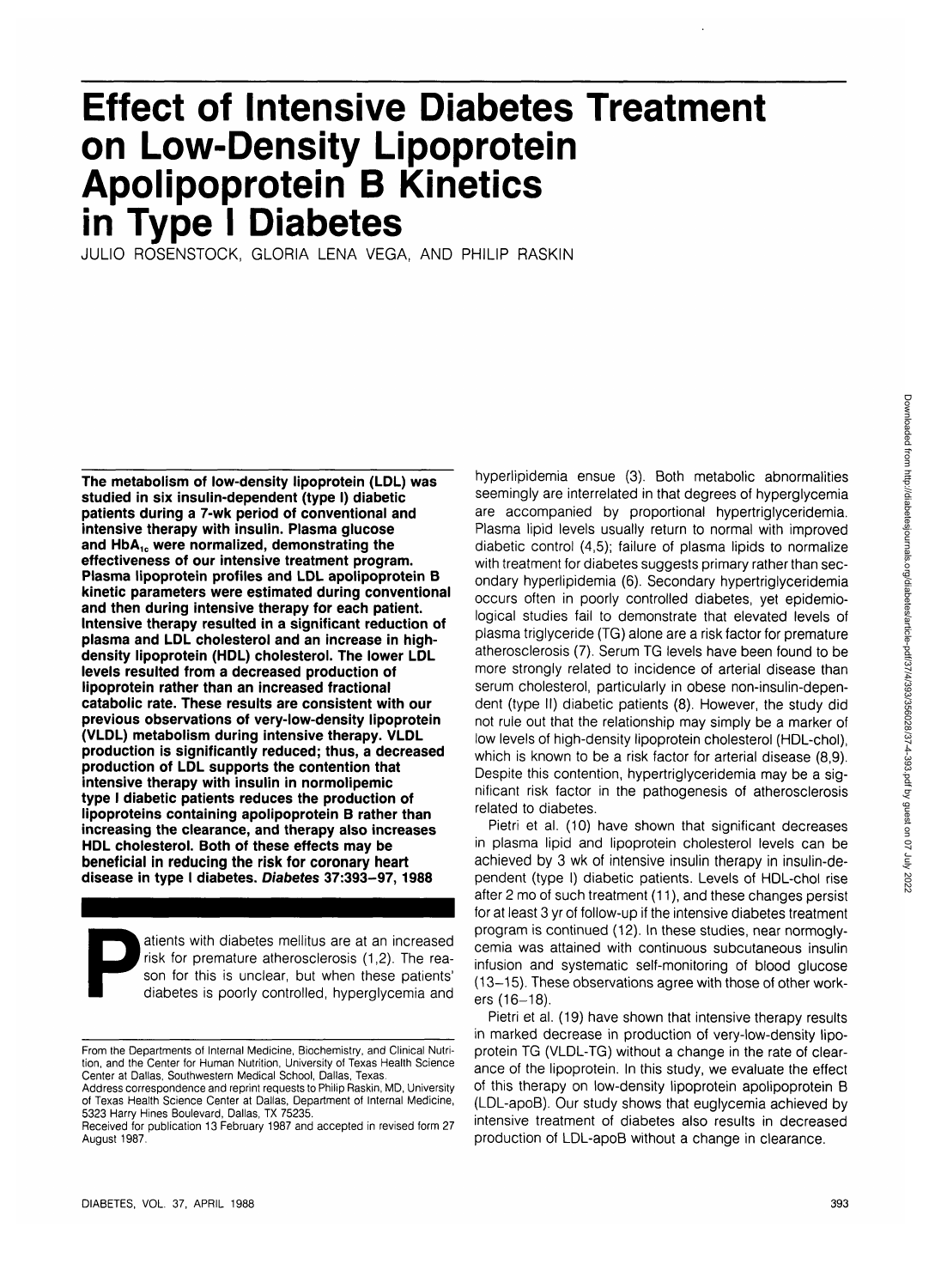# **MATERIALS AND METHODS**

**Subjects.** Six subjects with type I diabetes mellitus were studied. Their ages were 18-42 yr (mean  $\pm$  SE 32  $\pm$  4); none of the patients was obese. Diabetes duration was 11-21 yr (mean  $\pm$  SE 16  $\pm$  1). Clinical characteristics for each subject are summarized in Table 1. None had history suggesting clinical coronary artery disease, and all had a normal resting electrocardiogram. All subjects were free of hepatic, renal, and coronary heart disease and took no medication other than insulin. All patients had normal plasma lipid levels while on conventional insulin at the time of the study. Each patient gave informed consent to participate in the study.

**Experimental design.** The metabolism of LDL-apoB was evaluated first during conventional therapy, then during intensive therapy with insulin. Each period of study lasted at least 7 wk. During conventional therapy, the patients received no more than two daily subcutaneous insulin injections; during intensive therapy, euglycemia was achieved with portable insulin infusion pumps. The latter procedure has been detailed previously (13,14). During each period of study, the levels of total cholesterol, TG, and lipoprotein lipids were measured six times throughout the turnover study. Also, a turnover study of autologous 125l-labeled LDL-apoB was carried out for 20 days after admission to the General Clinical Research Center at Parkland Memorial Hospital (Dallas, TX) after 3 wk of either conventional or intensive treatment. There were no significant differences in the body weight of the patients during either of the two turnover studies.

**Diet.** On admission to the General Clinical Research Center the patients received a diet designed to maintain their weight; it consisted of 40% calories as fat (polyunsaturatedto-saturated ratio <0.3), 45% as carbohydrates, and 15% as protein. Daily cholesterol intake did not exceed 300 mg. This diet composition resembled the patients' home diet.

Glucose profiles and glycosylated hemoglobin (HbA<sub>1c</sub>). Blood samples for 24-h glucose profiles were obtained at hourly intervals from 0700 to 2300 h and at 2-h intervals from 2300 to 0700 h as described previously (20). Plasma glucose concentrations were measured in a glucose analyzer (Beckman, Houston, TX). Each glucose profile consisted of 20 measurements over a 24-h interval.

 $HbA_{1c}$  was determined by ion-exchange high-performance liquid chromatography with an automated Daiichi Auto  $A_{1c}$ (Helena, Beaumont, TX) (21). Cells were washed three times with 0.9% NaCI and dialyzed overnight against 0.9% NaCI to remove the labile fraction (22).

**Plasma and lipoprotein lipids.** Plasma total cholesterol and TG were measured by enzymatic procedures as detailed

| TABLE 1 |                                               |  |  |
|---------|-----------------------------------------------|--|--|
|         | Clinical characteristics of diabetic patients |  |  |

|                |             |     | Body weight  |             | Duration of<br>diabetes |
|----------------|-------------|-----|--------------|-------------|-------------------------|
| Subject<br>no. | Age<br>(yr) | Sex | lb           | % ideal     | (yr)                    |
|                | 41          | м   | 163          | 121         | 11                      |
| 2              | 43          | м   | 184          | 113         | 19                      |
| 3              | 29          | М   | 172          | 117         | 21                      |
| 4              | 29          | F   | 119          | 93          | 16                      |
| 5              | 18          | F   | 111          | 97          | 14                      |
| 6              | 23          | F   | 131          | 105         | 14                      |
| Mean $\pm$ SE  | $33 \pm 4$  |     | $147 \pm 12$ | $108 \pm 5$ | $16 \pm 1$              |

previously (11). VLDL-chol and VLDL-TG were measured after isolation of the lipoprotein from plasma by preparative ultracentrifugation as detailed in the manual for lipoprotein procedures of the Lipid Research Clinics Program (23). The HDL-chol was determined in the plasma infranate after precipitation of intermediate-density lipoprotein (IDL) and LDL with heparin manganese (24). IDL-chol and LDL-chol were estimated as described previously (25). IDL-chol was estimated as follows. Two aliquots of 4 ml plasma were adjusted to a density of 1.0063 and 1.019 g/ml, respectively. VLDL (density < 1.0063 g/ml) and VLDL + IDL (density < 1.019 g/ml) were separated by preparative ultracentrifugation. Total cholesterol was measured in each lipoprotein fraction, and IDL-chol was estimated as the difference between VLDL + IDL and VLDL. The IDL-chol measured in this way correlated well with the IDL-chol estimated as described by Vega et al. (25). Because the percent recovery of cholesterol was determined accurately for the 1.0063-g/ml spins, the IDL-chol shown in Table 3 are those calculated as described by Vega et al. (25). Mass ratios of IDL to LDL  $(R<sub>m</sub>)$  were estimated as

$$
R_{\rm m} = (0.283 \times 10^{-10})\text{VLDL-TG} + 0.1144
$$

where VLDL-TG was measured six times during each turnover study.

**Turnover study of LDL-apoB.** LDL-apoB turnover studies were performed as detailed by Vega et al. (25). A unit of plasma was obtained from each patient during each period of study after plasmapheresis. LDL (density 1.019-1.063 g/ml) was isolated by preparative ultracentrifugation; the LDL was purified and concentrated by recentrifugation. Thereafter, the lipoprotein was dialyzed extensively against 0.15 M NaCI, 0.01% EDTA, pH 7.0. A portion of the LDL was radioiodinated as described previously (20). Each patient was injected with  $20-40 \mu$ Ci of autologous LDL. Blood samples were collected serially after injection, and the disappearance of radioactivity from plasma was monitored for 20 days. Pool sizes of apoB were estimated as follows. Plasma volumes were measured by isotope dilution of <sup>125</sup>I-LDL with the 10-min plasma sample. LDL-apoB concentrations were estimated six times during each turnover study. The LDL (density  $1.019-1.063$  g/ml) was isolated by preparative ultracentrifugation; total protein was determined by a modification of the Lowry procedure (26), and apoB was estimated after precipitation with isopropyl alcohol (27). The ratio of apoB to cholesterol was multiplied by the LDL-chol determined in plasma to determine the absolute concentration of LDL-apoB.

**Estimation of kinetic parameters of LDL-apoB.** The percent of injected dose remaining in plasma was a biexponential function of time. The two-pool mammillary model of Matthews (28) was used to estimate fractional catabolic rate and other kinetic parameters. The analysis was done with the Conversational Version of the Simulation, Analysis and Modeling Program (CONSAM27) developed by Berman and Weiss (29). Transport rates were calculated as the product of fractional catabolic rate and pool sizes. These rates were normalized to kilogram of body weight.

**Statistical analysis.** Student's paired t test was used for comparison between the two periods of study.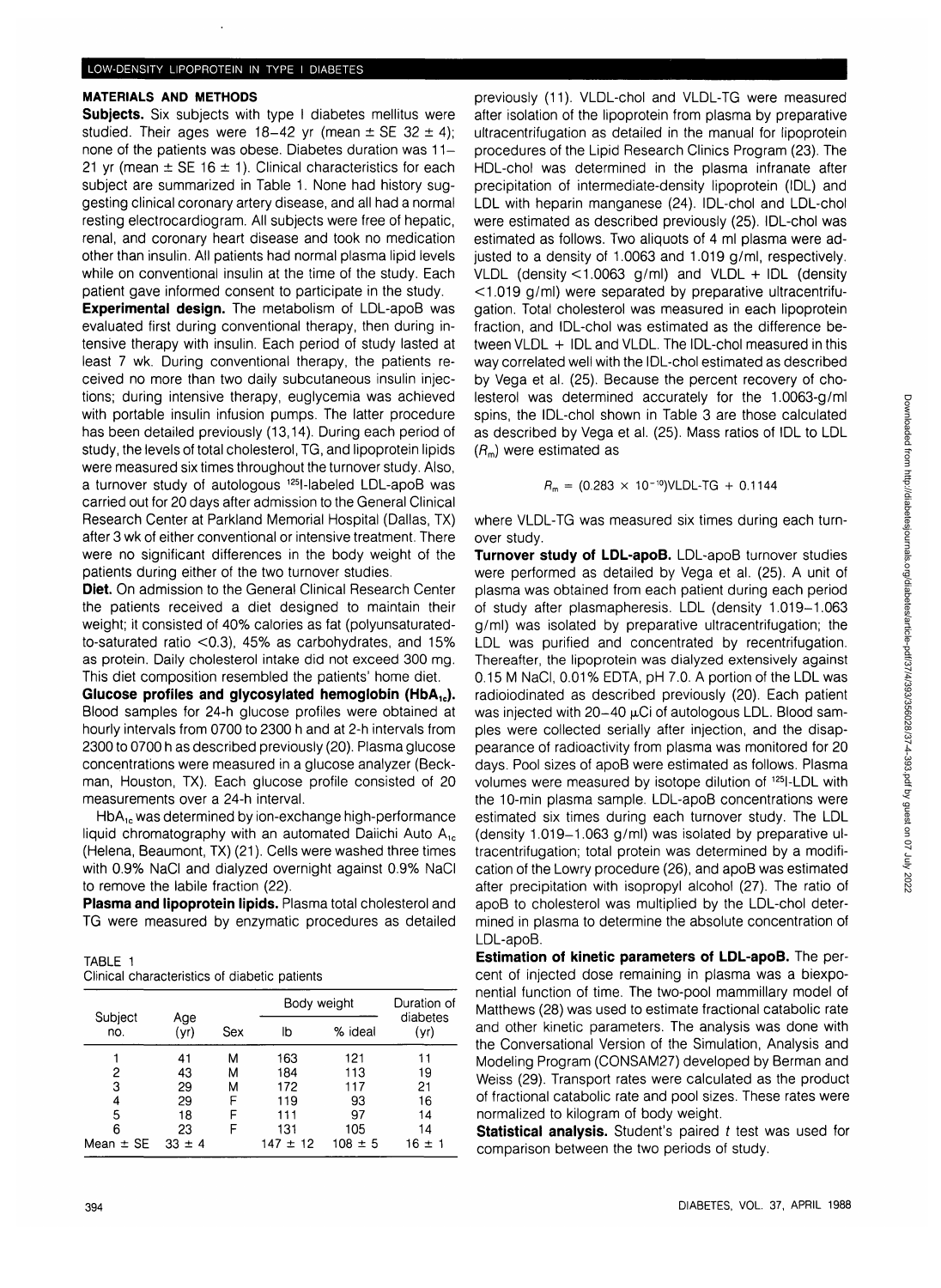### TABLE 2

| Concentrations of plasma glucose and HbA <sub>1c</sub> |  |  |  |  |
|--------------------------------------------------------|--|--|--|--|
|--------------------------------------------------------|--|--|--|--|

|               | Plasma glucose* (mg/dl) |                      | $HbA_{1c}$ (mg/dl)      |                      |  |
|---------------|-------------------------|----------------------|-------------------------|----------------------|--|
| Subject       | Conventional<br>therapy | Intensive<br>therapy | Conventional<br>therapy | Intensive<br>therapy |  |
|               | 186                     | 131                  | 8.1                     | 6.8                  |  |
| 2             | 176                     | 117                  | 7.0                     | 5.5                  |  |
| 3             | 168                     | 104                  | 6.3                     | 5.3                  |  |
| 4             | 230                     | 130                  | 10.1                    | 8.3                  |  |
| 5             | 168                     | 125                  | 10.8                    | 7.4                  |  |
| 6             | 269                     | 132                  | 8.4                     | 6.2                  |  |
| Mean $\pm$ SE | 198 ± 17                | 123 ± 4              | $8.5 \pm 0.7$           | $6.6 \pm 0.5$        |  |

\*Average of 24-h glucose levels obtained during each period of treatment before turnover study.

fValues obtained during each period of treatment before turnover study.

#### **RESULTS**

Levels of plasma glucose and HbA<sub>1c</sub>. Mean 24-h glucose level was  $198 \pm 17$  mg/dl while on conventional therapy; with intensive therapy the levels were reduced significantly  $(P < .05)$  to 123  $\pm$  4 mg/dl. Similar reductions occurred with HbA<sub>1c</sub>: mean levels were  $8.5 \pm 0.7$  and  $6.6 \pm 0.5$ %, respectively (Table 2). The significant improvement in both of these glycemic indices demonstrates the effectiveness of our intensive treatment program. Both of these values are in the range of values for a group of nondiabetic individuals of the same age, sex, and body weight (30).

**Lipoprotein profiles.** The concentrations of plasma and lipoprotein lipids were normal during conventional therapy (Table 3). After 3 wk of intensive treatment there was a sig-

# TABLE 3

Concentrations of lipids in plasma and lipoproteins and kinetic parameters of LDL apolipoprotein B

|                                     | Conventional<br>therapy | Intensive<br>therapy      |
|-------------------------------------|-------------------------|---------------------------|
| Plasma lipids (mg/dl)               |                         |                           |
| Total cholesterol                   | $162 \pm 126$           | $153 \pm 11$ <sup>*</sup> |
| Triglyceride                        | $107 \pm 28$            | $97 + 15$                 |
| Lipoprotein lipids (mg/dl)          |                         |                           |
| <b>VLDL</b> cholesterol             | $14 \pm 3$              | $14 \pm 2$                |
| <b>VLDL</b> triglyceride            | $52 \pm 6$              | $43 \pm 9$                |
| <b>IDL</b> cholesterol              | $7 \pm 1$               | $6 \pm 1$                 |
| LDL cholesterol                     | $100 \pm 9$             | $88 \pm 9^*$              |
| HDL cholesterol                     | $41 \pm 2$              | $47 \pm 5^*$              |
| LDL apolipoprotein B                |                         |                           |
| kinetic parameters                  |                         |                           |
| Apolipoprotein B                    |                         |                           |
| (mq/d)                              | $75 \pm 9$              | $61 \pm 9^*$              |
| Pool size (mg)                      | $2292 \pm 275$          | $1840 \pm 211$            |
| Fractional catabolic                |                         |                           |
| rate (pools/day)                    | $0.38 \pm 0.04$         | $0.34 \pm 0.03$           |
| Transport rate                      |                         |                           |
| $(mg \cdot kg^{-1} \cdot day^{-1})$ | $13.4 \pm 2.8$          | $9.8 \pm 1.9^*$           |
| Apolipoprotein B-                   |                         |                           |
| cholesterol ratio                   | $0.75 \pm 0.06$         | $0.70 \pm 0.06$           |

Lipid concentration values are average of 6 individual determinations made during turnover study. LDL, low-density lipoprotein; VLDL, very-low-density lipoprotein; IDL, intermediate-density lipoprotein; HDL, high-density lipoprotein.  $*P < 0.05$  vs. conventional therapy

nificant decrease ( $P < .05$ ) in the levels of plasma cholesterol (162  $\pm$  12 to 153  $\pm$  11 mg/dl) and LDL-chol (100  $\pm$  9 to  $88 \pm 9$  mg/dl). HDL-chol increased significantly (42  $\pm$  2 to  $47 \pm 5$  mg/dl,  $P < .05$ ). No significant changes occurred in plasma TG, VLDL lipids, and IDL-chol (Table 3).

**LDL-apoB metabolism.** The concentration of LDL-apoB averaged 75  $\pm$  9 mg/dl during conventional therapy (Table 3). These levels are similar to those of nondiabetic subjects matched for age and sex (26). Significant reductions  $(P < .05)$  of LDL-apoB levels (mean  $\pm$  SE 61  $\pm$  9 mg/dl), pool sizes (2292  $\pm$  275 to 1840  $\pm$  211 mg), and transport rates (13.4  $\pm$  2.8 to 9.8  $\pm$  1.9 mg · kg<sup>-1</sup> · day<sup>-1</sup>) were induced by intensive therapy. However, no significant changes occurred in the fractional catabolic rates  $(0.38 \pm 0.104$  to  $0.34 \pm 0.03$  pools/day) or in the LDL ratio of apoB to cholesterol  $(0.75 \pm 0.06)$  to 0.70  $\pm$  0.06).

The effect of intensive therapy on LDL-apoB transport rates and fractional catabolic rate in the individual diabetic patients is shown in Figs. 1 and 2. With intensive treatment of diabetes the transport rate of LDL-apoB fell in each of the six patients, and the decrease was proportional to the fall in cholesterol level. The fractional catabolic rate fell in four patients, but this effect was not uniform.

## **DISCUSSION**

This study confirms the previous observation that normoglycemia can be attained by intensive insulin therapy in type I diabetic patients (10). Also, this therapy markedly lowers the levels of plasma cholesterol and LDL-chol. In this study we show that the hypocholesterolemic effect resulted from a reduced production of LDL when the patients were normolipidemic. An additional benefit of intensive therapy is the gradual increase of HDL-chol levels, and, as demonstrated previously, greater increases in this lipoprotein can be attained with prolonged intensive therapy (11,12). Thus, the long-term significance of the hypocholesterolemic effect on the risk for coronary heart disease needs further investigation.

A previous study showed that treatment of normolipidemic type I diabetic subjects with intensive insulin therapy mark-



**FIG. 1. Effect of intensive diabetes control on low-density lipoprotein (LDL) apolipoprotein B transport rates for individual diabetic subjects. O, Conventional treatment; • , intensive treatment.**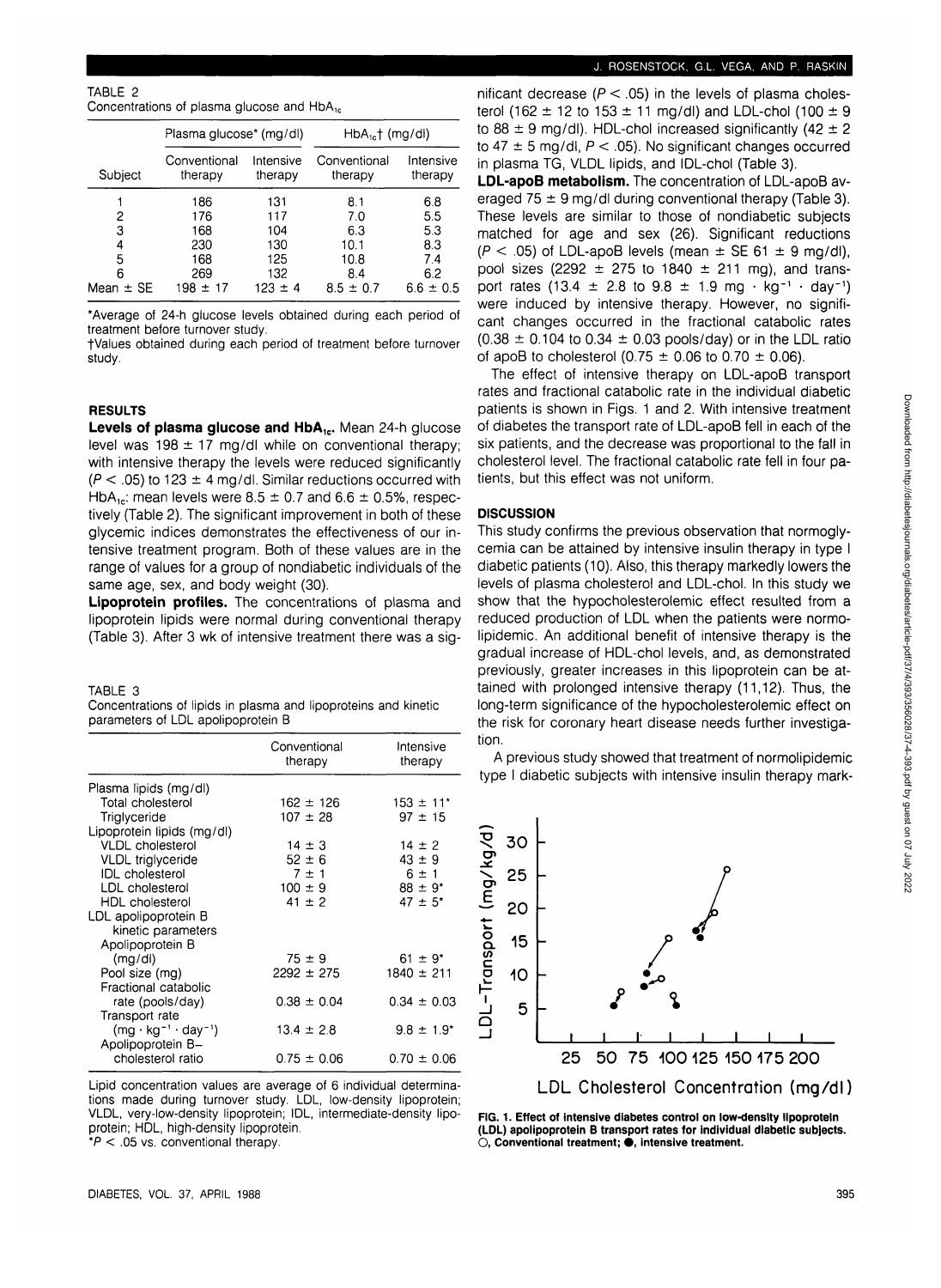## LOW-DENSITY LIPOPROTEIN IN TYPE I DIABETES



**FIG. 2. Effect of intensive diabetes control on fractional catabolic rate for low-density lipoprotein (LDL) apolipoprotein B in individual diabetic subjects. O, Conventional treatment; • , intensive treatment.**

edly reduces the production of plasma VLDL-TG (19). These kinetic studies suggest that the biosynthesis and secretion of VLDL-TG is lowered by insulin. This interpretation also is consistent with the in vitro observations of Durrington et al. (31), who showed that hepatic secretion of VLDL-TG is reduced by insulin. VLDL also is a precursor of LDL (32), thus a decreased production of this lipoprotein also would be expected to affect the production of LDL. In this study we demonstrate that intensive insulin therapy of type I diabetic patients reduces the production of LDL when the patients are normolipidemic. It is likely that in normolipidemic type I diabetic individuals, insulin reduces the production of lipoproteins containing apoB. In fact, all of the changes observed in the lipoprotein profiles induced by intensive insulin therapy could be explained by a reduction in the production of these lipoproteins (10-12).

Mazzone et al. (33) recently showed that 4 h of insulin infusion in type I diabetic patients resulted in increased degradation of LDL by monocytes. They suggested that the number of LDL receptors is increased by insulin. In another study, Chait et al. (34) showed that LDL degradation by skin fibroblasts is stimulated by insulin. Both of these studies suggest that insulin can influence clearance of LDL by peripheral cells in vitro, and a similar effect is assumed for the liver. It is generally expected that an increase in the number of LDL receptors results in an increased fractional catabolic rate for LDL in vivo (35). However, a decrease in the transport rate of LDL also may reflect increased clearance of precursors of LDL, i.e., VLDL remnants, because these lipoproteins are ligands of higher affinity for the receptor than LDL (36). Thus, our kinetic data do not exclude the possibility that insulin increases the number of LDL receptors in the liver because the transport rate of LDL decreased during insulin therapy. Further work is necessary to determine the effect of insulin on the metabolism of VLDL remnants and IDL.

The levels of plasma TG and cholesterol were lowered by intensive therapy. The levels of LDL-chol decreased, whereas levels of HDL-chol increased. This effect may re-

duce risk for coronary heart disease, but the levels of VLDLchol were not reduced by therapy. Fielding et al. (37) recently showed the presence of an abnormal lipoprotein fraction in plasma from type I and type II diabetic patients. They suggested that the abnormal lipoprotein reflects an abnormal cholesterol transport in these patients.

In conclusion, we have shown that intensive insulin therapy of normolipidemic type I diabetic patients results in decreased production of LDL without any apparent change in clearance of the lipoproteins. The data in this and previous studies strongly suggest that the lipid-lowering effect of intensive therapy results from reduction in the production of lipoproteins containing apoB (10-12,19). This effect of insulin may be beneficial in reducing the risk of atherosclerosis in these patients.

# **ACKNOWLEDGMENTS**

We thank Arthur Ojirika, Cynthia Stenoien, Lisa Moment, and Kevin Sullivan for technical assistance; Suzanne Strowig, RN, MSN, Laura Schnurr, RN, and Susan Cercone, MS, RD, for invaluable help; Bette Newton for assistance in preparation of the manuscript; and the staff and nurses of the General Clinical Research Center at Parkland Memorial Hospital for care of our patients.

This study was funded partly by National Institutes of Health Grant M01-RR-00633.

#### **REFERENCES**

- Santen RJ, Willis PW, Fajans SS: Atherosclerosis in diabetes mellitus: correlations with serum lipid levels, adiposity, and serum insulin level. Arch Intern Med 130:833-43, 1972
- 2. Garcia MJ, McNamara PM, Gordon T, Kannell WB: Morbidity and mortality in diabetics in the Framingham population: sixteen year follow-up study. Diabetes 23:105-11, 1974
- 3. Chance GW, Albutt EC, Edkins SM: Serum lipids and lipoproteins in untreated diabetic children. Lancet 1:1126-28, 1969
- 4. Billimoria JD, Isaacs AJ, Melki K: A lipid and lipoprotein profile of treated and untreated diabetics. Ann Clin Biochem 13:315-21, 1976
- 5. Tamborlane WV, Sherwin RS, Genel M, Felig P: Restoration of normal lipids and amino acid metabolism in diabetic patients treated with a portable insulin infusion pump. Lancet 1:1258-61, 1979
- 6. Brunzell JD, Hazzard WR, Motulsky AG, Bierman EL: Evidence for diabetes mellitus and genetic forms of hypertriglyceridemia as independent entities. Metabolism 24:1115-21, 1975
- 7. Hulley SB, Rosemann RH, Bowol RD, Brand RJ: Epidemiology as a guide to clinical decisions: the association between triglycerides and coronary heart disease. N Engl J Med 302:1383-89, 1980
- 8. West KM, Ahuja MMS, Bennett PH, Czyzyk A, Mateo de Acosta 0, Fuller JH, Grab B, Grabauskas V, Jarrett RJ, Kosaka K, Keen H, Krolewski AS, Miki E, Schliack V, Teuscher A, Watkins PJ, Stober JA: The role of circulating glucose and triglyceride concentrations and their interactions with other "risk factors" as determinants of arterial disease in nine diabetic population samples from the WHO Multinational Study. Diabetes Care 6:361-69, 1983
- 9. Miller NE, Thelle DS, Forde OH, Mjos OD: The Tromso Heart Study. Highdensity lipoprotein and coronary heart disease: a prospective case control study. Lancet 1:965-68, 1977
- 10. Pietri A, Dunn FL, Raskin P: The effect of improved diabetic control on plasma lipid and lipoprotein levels: a comparison of conventional therapy and continuous subcutaneous insulin infusion. Diabetes 29:1001-1005, 1980
- 11. Dunn FL, Pietri A, Raskin P: Plasma lipid and lipoprotein levels with subcutaneous insulin infusion in type I diabetes mellitus. Ann Intern Med 95:426-31, 1981
- 12. Raskin P, Rosenstock J: Effect of long term near-normoglycemia on LDLcholesterol metabolism in type I diabetes mellitus (Abstract). Diabetes 35(Suppl. 1):90A, 1986
- 13. Raskin P: Treatment of insulin-dependent diabetes mellitus with portable insulin infusion devices. Med Clin N Am 66:1269-83, 1982
- 14. Raskin P: Treatment of type I diabetes with portable insulin infusion devices. Diabetes Care 5 (Suppl. 1):48-52, 1982
- 15. Strowig S: Patient education: a model for autonomous decision-making and deliberate action in diabetes self management. Med Clin N Am 66:1293-307, 1982